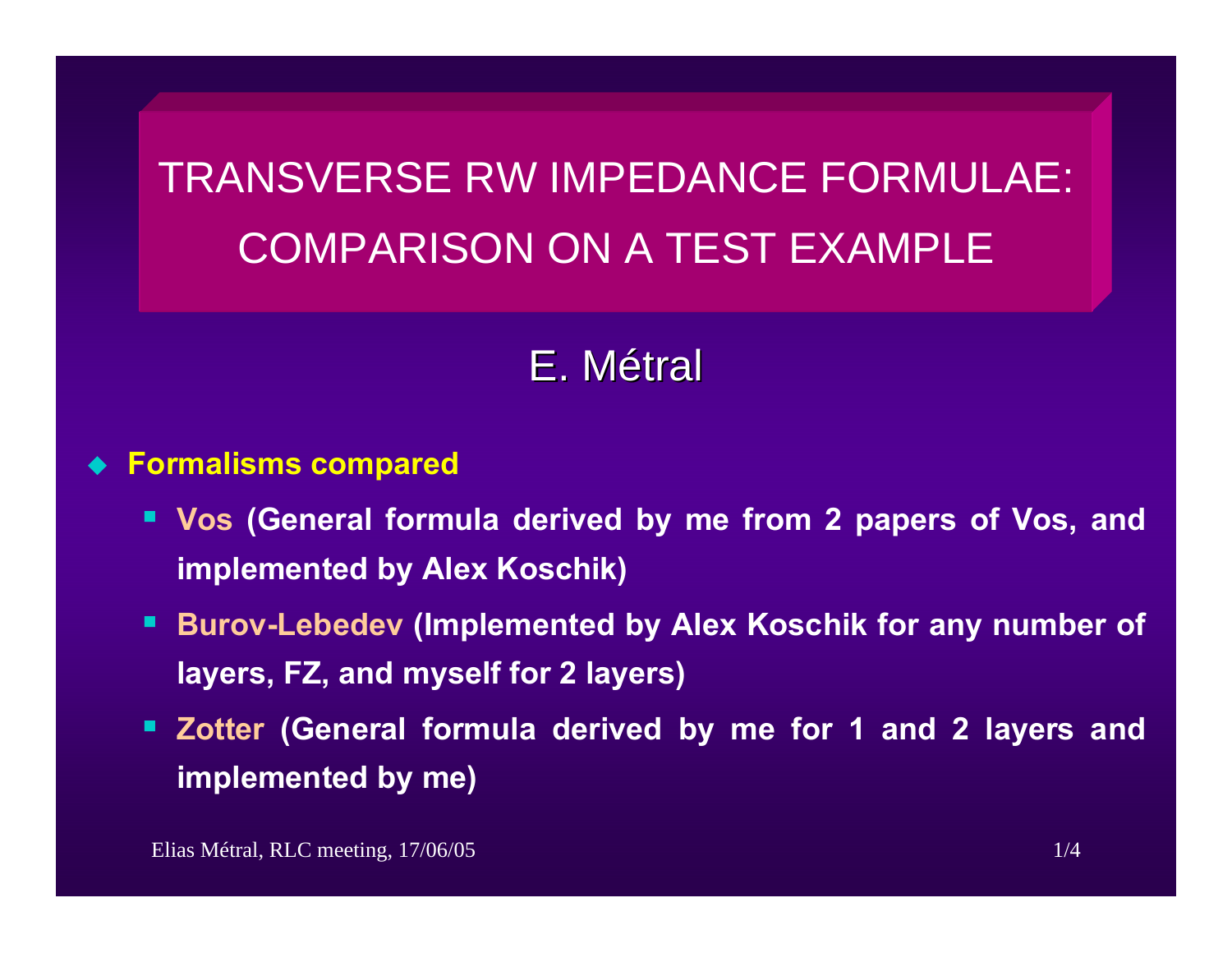## **TEST EXAMPLE TEST EXAMPLE**

- ◆ Round pipe
- **Radius = 1.5 mm**
- **Length = 1m**
- **2.5 cm of Graphite and vacuum outside**
- **Resistivity = 10 μΩ m**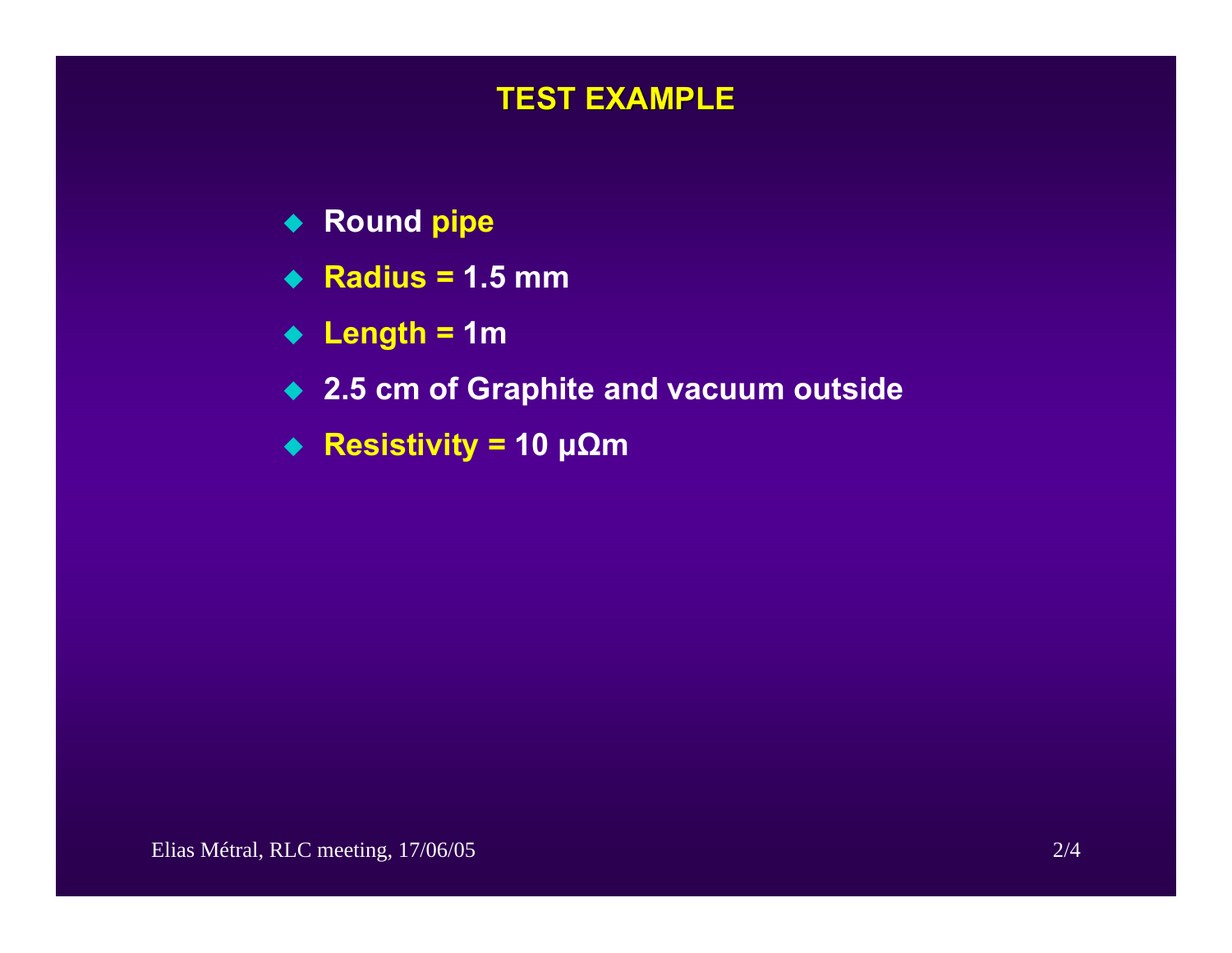| Norm. impedance value \f [Hz]                            | 10 <sup>3</sup>         | 10 <sup>4</sup>         | 10 <sup>5</sup>         | 10 <sup>6</sup> | 10 <sup>7</sup> | 10 <sup>8</sup>         | 10 <sup>9</sup>         | 1010                    |
|----------------------------------------------------------|-------------------------|-------------------------|-------------------------|-----------------|-----------------|-------------------------|-------------------------|-------------------------|
| <b>BL from AK / BL from EM (Re)</b>                      | $\overline{\mathbf{1}}$ | $\mathbf 1$             | 1                       | 1               | 1               | $\overline{\mathbf{1}}$ | $\blacktriangleleft$    | $\mathbf 1$             |
| <b>BL from AK / BL from EM (Im)</b>                      | $\overline{\mathbf{1}}$ | $\overline{\mathbf{1}}$ | $\overline{\mathbf{1}}$ | 1               | 1               | $\blacktriangleleft$    | $\overline{\mathbf{1}}$ | $\overline{\mathbf{1}}$ |
| BL from AK / BL from FZ (Re)                             | 0.14                    | 0.13                    | 0.28                    | 0.57            | 0.83            | 0.95                    | 0.98                    | 0.99                    |
| BL from AK / BL from FZ (Im)                             | 0.53                    | 0.54                    | 0.64                    | 0.83            | 0.97            | 0.99                    | 0.99                    | $\overline{\mathbf{1}}$ |
| <b>BL from AK / Vos from AK (Re)</b>                     | 0.18                    | 0.43                    | 0.84                    | 1.16            | 1.13            | 1.05                    | 1.01                    | 1.01                    |
| <b>BL from AK / Vos from AK (Im)</b>                     | 1.00                    | 1.05                    | 1.10                    | 1.13            | 1.05            | 1.01                    | 1.00                    | 1.00                    |
| <b>BL from AK / Zotter 1 layer from</b><br>EM (Re)       | 0.87                    | 1.05                    | 1.00                    | 1.00            | 1.00            | 1.00                    | 1.00                    | 1.00                    |
| <b>BL from AK / Zotter 1 layer from</b><br>$EM$ ( $lm$ ) | 1.00                    | 1.00                    | 1.00                    | 1.00            | 1.00            | 1.00                    | 1.00                    | 1.00                    |
| <b>BL from AK / Zotter 2 layers</b><br>from EM (Re)      | 1.00                    | 1.00                    | 1.00                    | 1.00            | 1.00            | 1.00                    | 1.00                    | 1.00                    |
| <b>BL from AK / Zotter 2 layers</b><br>from EM (Im)      | 1.00                    | 1.00                    | 1.00                    | 1.00            | 1.00            | 1.00                    | 1.00                    | 1.00                    |
| <b>BL from AK / Class. Thick (Re)</b>                    | 0.00                    | 0.00                    | 0.03                    | 0.22            | 0.60            | 0.85                    | 0.95                    | 0.98                    |
| <b>BL from AK / Class. Thick (Im)</b>                    | 0.03                    | 0.09                    | 0.28                    | 0.65            | 0.93            | 0.99                    | 1.00                    | 1.00                    |

**\* A difference is expected here at very low frequency as only 1 layer is used instead of 2 (the same applies for the classical thick-wall formula)** 

Elias Métral, RLC meeting, 17/06/05 3/4